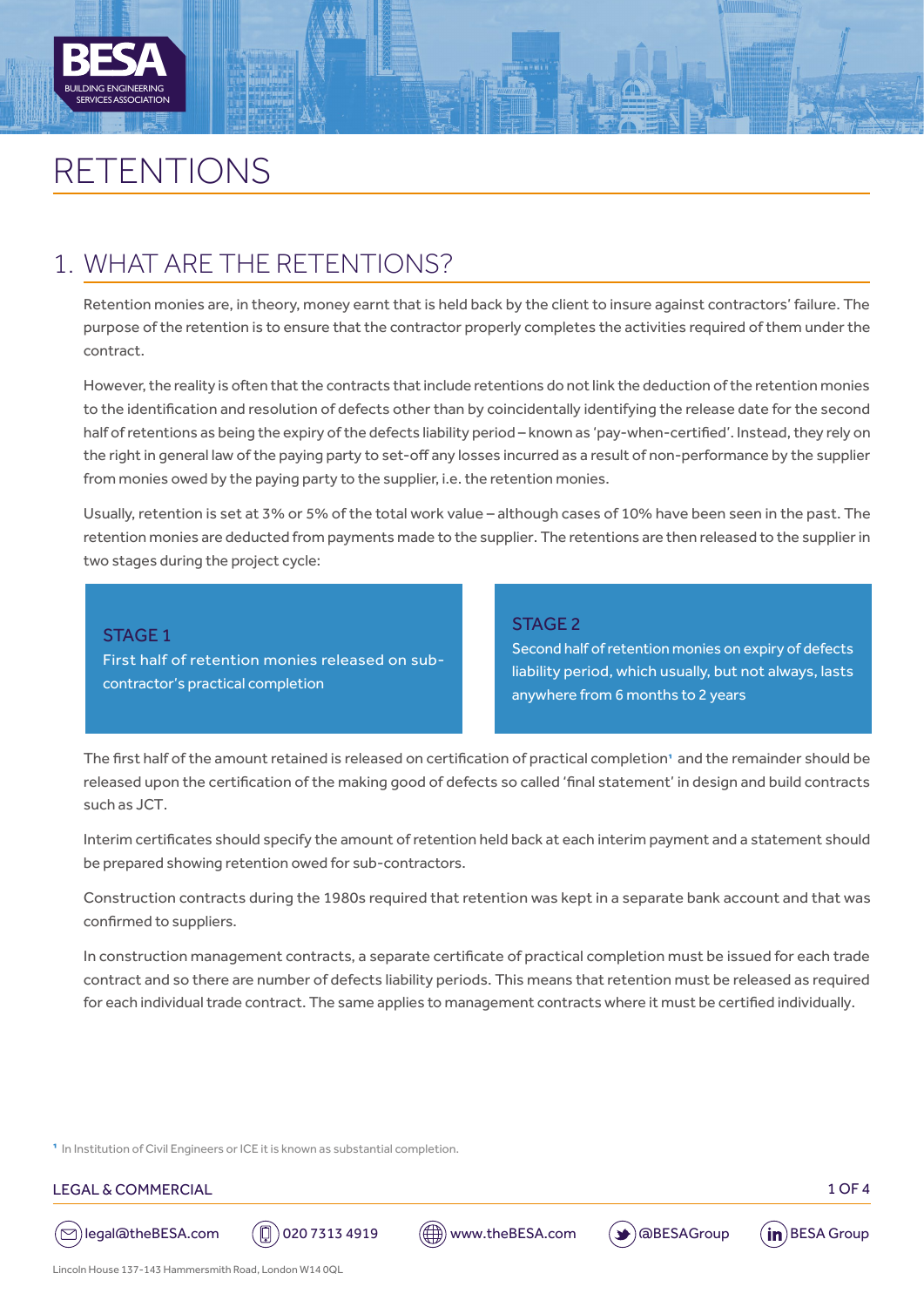# 2. COMPLICATIONS

Retention can be a large amount of money and may cause cash flow problems for suppliers and is rarely released on time or in accordance with the contract. In a situation where the money is withheld long enough, the subcontractor often stops trying to collect the retention money and it becomes a de facto secondary discount. On a macro level, those retention monies end up as a further discount and source of profit to the paying party instead of to the sub-contractor, even if the reason for failure isn't related to that sub-contractor.

Ordinarily, if the paying party alleged non-performance by the supplier it would have to prove its case before being able to recover any resulting loss. The inherent unfairness of this system is that the paying party has a direct pecuniary conflict of interest in that it holds the retention monies within its bank accounts and is able to decide subjectively whether it is entitled to claim against them in lieu of alleged losses it has incurred or release them

In value terms, if the retentions system is not fulfilling its true purpose due to a lack of objectivity, then it detracts from added value to the procurement and construction process and becomes unnecessary overhead, i.e. waste.

The most common problems sub-contractors face include:

- If The amount of retentions is disproportionate to the costs of recovery.
- **D** Weaker cash flow
- > Administrative problems
- $\blacktriangleright$  Increased risk of non-payment due to contractor insolvency

# 3. CHANGES

After 1 October 2011, the Construction Act was amended to include provision that release of retention to sub-contractors could not be linked to an unrelated occurrence within a main contract but must be triggered by a specific occurrence related to the subcontract.

This change outlawed the practice of 'pay-when-certified' on retentions, but nevertheless those holding retention monies immediately began exploiting gaps and finding other ways to avoid paying retention in a timely manner.

# 4. HANDLING RETENTION IN CONTRACTS

### JCT CONTRACTS

JCT subcontracts were amended to reflect the changes that came into effect with the Construction Act.





( $\odot$ )legal@theBESA.com ( $\Box$ ) 020 7313 4919 ( $\Box$ ) www.theBESA.com ( $\blacktriangleright$ ) @BESAGroup (in)BESA Group

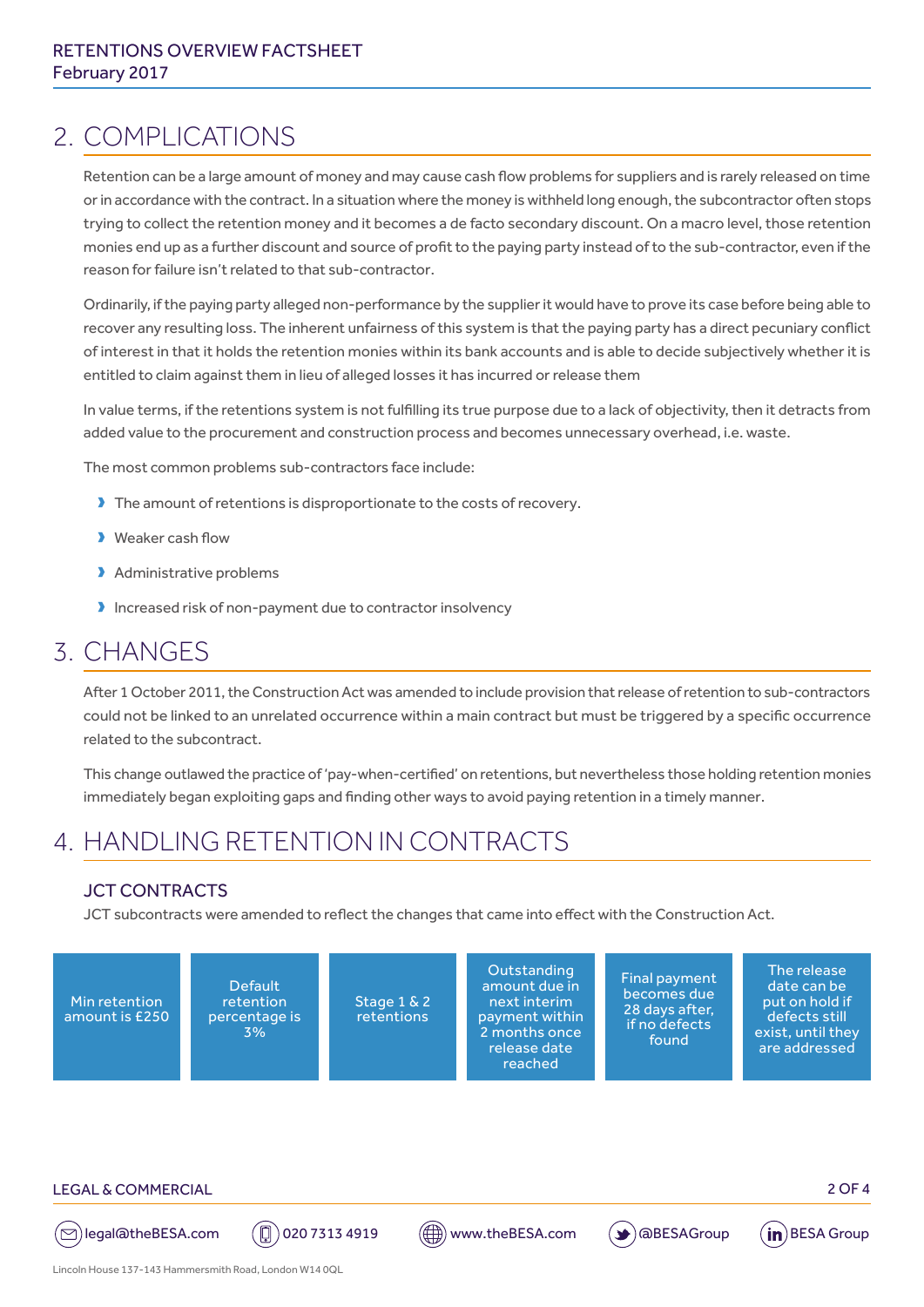It is often that main contractors amend these amounts and dates to better suit their own purposes. For example, the 3% is almost always raised to 5% (and can in some cases be as high as 10%), and stage 1 of retention date is amended to lengthen the time the contractor can hold the monies.

### NEC3 CONTRACTS

These contracts do not have retention as a primary clause in their contracts. If the main contractor wants to hold retention money, they must submit a secondary option X16, which links retention release to the issue of the defects certificate.

# 5. ARE THERE ANY ALTERNATIVES AVAILABLE?

There are several alternatives to conventional retentions, but these are rarely utilised because they do not offer the same level of financial control, or worse, the alternative methods of security are used in addition to retentions as a method of maximising contractual security.

## PCG

A parent or sibling company guarantee serves as a way of getting a financially stable and affluent parent company to guarantee the obligations of the contractor. In well-worded PCGs, the recipient must prove the contractor has failed to perform and prove the loss resulted from that failure and was reasonable, in order to recover that loss.

### PERFORMANCE BOND

In well-worded performance bonds, the recipient must prove the contractor has failed to perform and prove the loss resulted from that failure and was reasonable, in order to recover that loss.

### RETENTION BOND

A retention bond serves as a formal agreement between the contractor, the subcontractor, and a third party serving as guarantor (usually a bank). The guarantor's role and obligations will depend upon the bond, but in well-worded bonds, the recipient must prove the contractor has failed to perform and prove the loss resulted from that failure and was reasonable, in order to recover that loss:

- Dubth a guarantee bond, the contractor must legally prove breach of contract by the subcontractor before the guarantor is required to issue payment.
- I With an on demand bond, the guarantor is obligated to pay in any situation where the subcontractor has failed to perform, whether the contractor has legally proven breach of contract or not.
- > A defects liability bond is where defects liability period begins upon certification of practical completion and typically lasts 6-12 months. During this time, it is the contractor's responsibility to rectify any defects that become apparent in the works.

In England and Wales, the retention bond is where the bond amount reflects the amount that would have been held back. At the point of practical completion, the bond is reduced to reflect the amount that would be retained during the defect liability period. In situations where, the sub-contractor fails to correct any defects in the work, the guarantor pays the contractor the amount required to correct any defects and then pursues the sub-contractor for that amount. Thus, the main contractor is still covered should something go wrong, while the sub-contractor gets to hold onto their money, improving cash flow and eliminating the threat of non-payment.

#### LEGAL & COMMERCIAL 3 OF 4

( $\odot$ ) legal@theBESA.com ( $\circledR$ ) 020 7313 4919 ( $\circledR$ ) www.theBESA.com ( $\bullet$ ) @BESAGroup ( $\mathsf{in}$ ) BESA Group